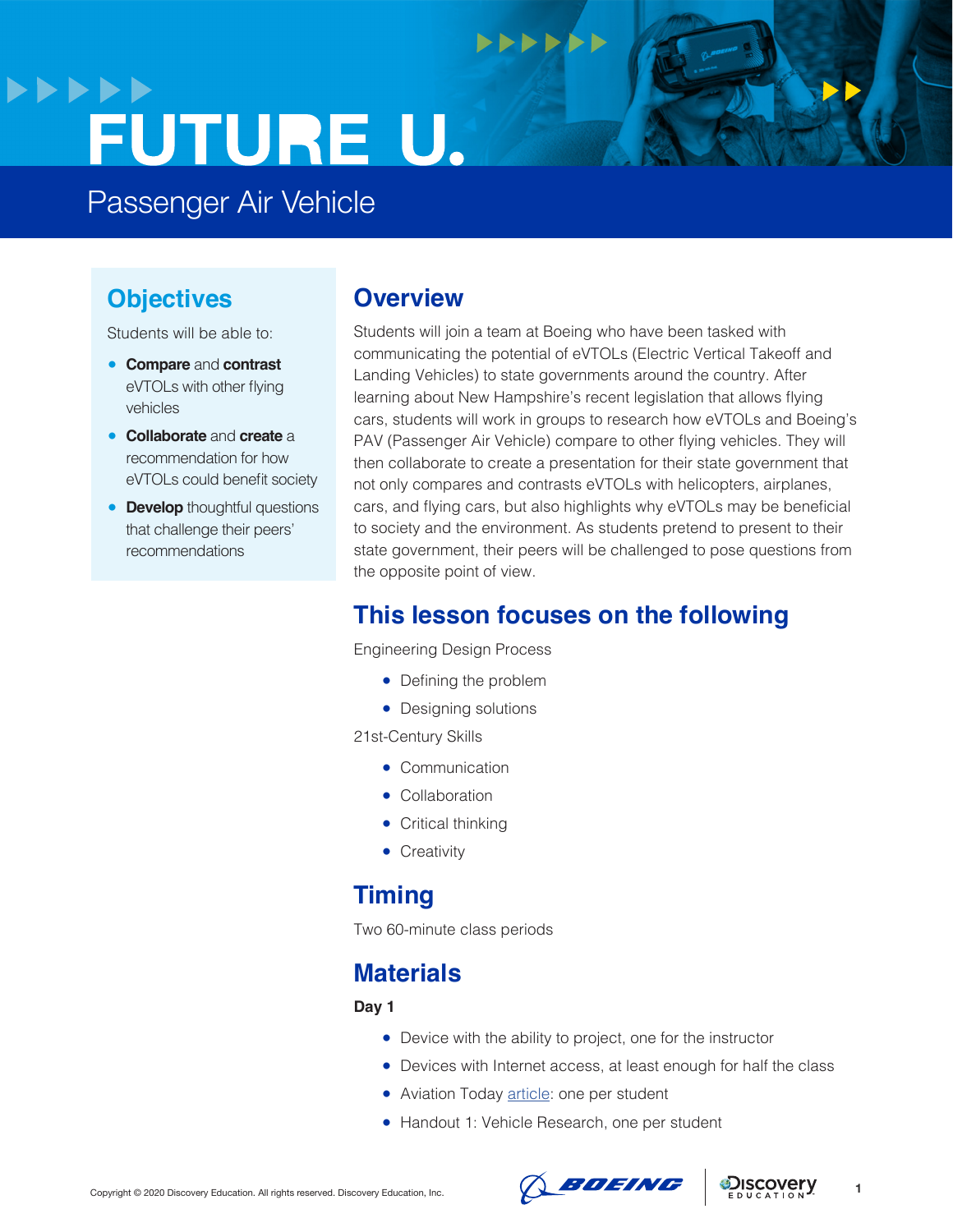

#### **Day 2**

- Completed handouts from Day 1, one per student
- Handout 2: Presentation Outline, one half-sheet per student

## **Have you ever wondered…**

### **How are Electric Vertical Takeoff and Landing Vehicles (eVTOLs) unique from flying cars?**

There are a few key differences between eVTOLs and flying cars. Flying cars are designed for personal use. They can drive on roads, like regular cars, as well as fly. Because they are designed more like airplanes, they need a runway to take off and land. Critics say that because flying cars are designed to both drive and fly, they have trouble doing either efficiently. This can be at least partially attributed to their weight.

eVTOLs, on the other hand, are designed for shared use and are not meant to be owned by individuals. They are not cars and will not drive on roads with other land vehicles. Rather, they will fly on air highways designed by the Federal Aviation Administration. Because eVTOLs are designed more like helicopters, they will not need a runway to take off or land. Unlike flying cars, which are more likely to rely on fuel to run, most eVTOLs will be electric, which may make them "quieter, cheaper, safer and more sustainable." 1

### **Is there legislation surrounding eVTOLs in the United States?**

Whereas the European Union Aviation Safety Agency (EASA) recently published its "Proposed Means of Compliance with the Special Condition VTOL," which begins to outline the certification process that eVTOLs will have to undergo in Europe, the United States is taking a different approach. Rather than publishing one document of regulations, the FAA will be assigning certification standards based on each particular aircraft and its intended use. A passenger taxi, for instance, is likely to have very different stipulations than an unmanned aircraft designed to operate in remote areas. The FAA is encouraging companies with eVTOL designs to contact them as early as possible so they can help guide the designers and work together on its certifiability from the very beginning.<sup>2</sup>

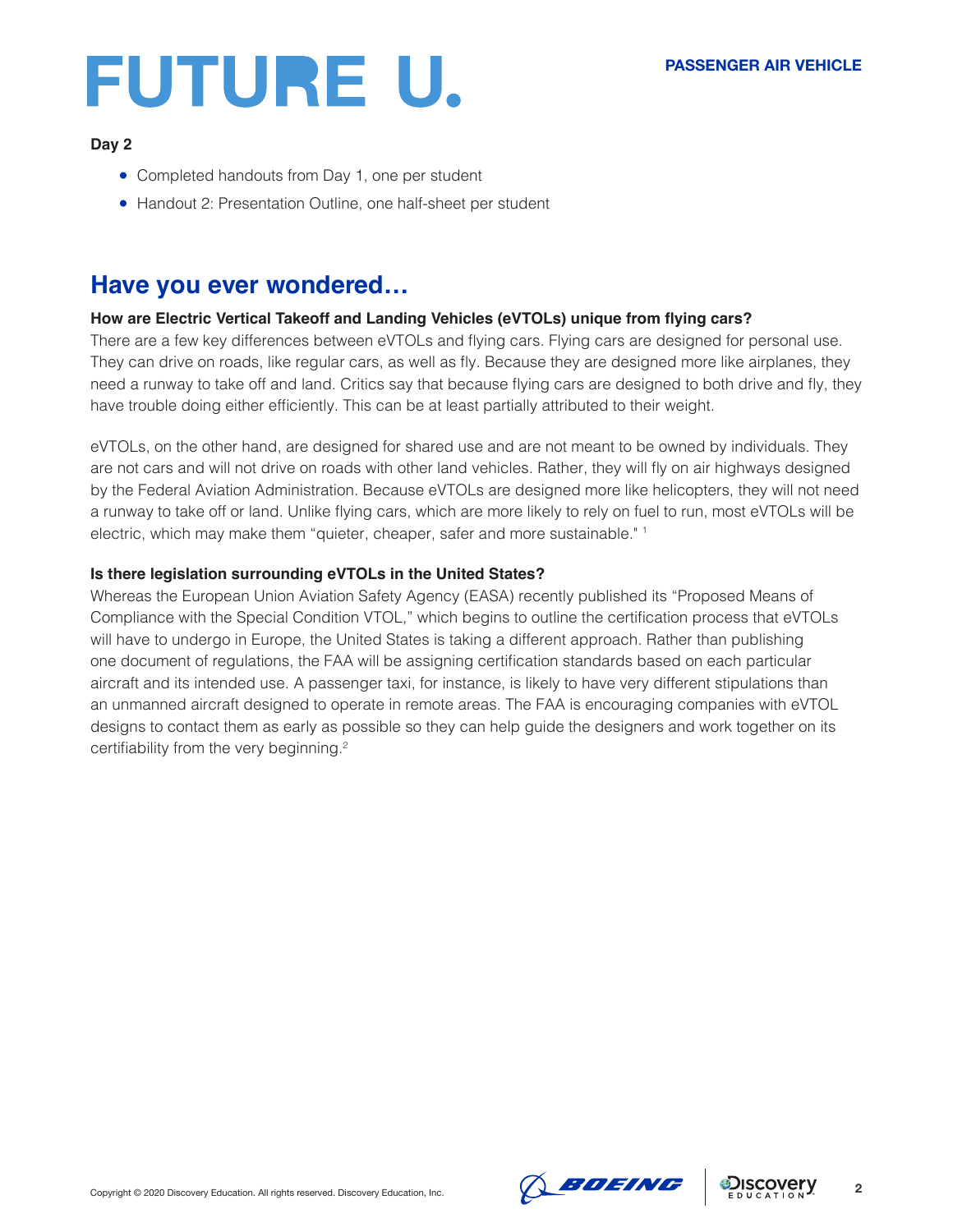## **Make Connections**

## **How does this connect to students?**

The transport that will be available to students in five years, ten years, and more is uncharted territory.

From personal air vehicles to flying ambulances, hoverbikes, and all variations of flying cars…what once seemed futuristic may become students' reality.

While the ideas are varied, there are some shared themes among the innovations. Some of the most common themes in this ever-evolving technology are autonomy, electrification, and smart technology. eVTOLs, which students are learning about in this lesson, can fall in all three of these categories.

The future of transportation will affect the world at large including careers, travel, and how people get around in their everyday lives. It is therefore important for students to be aware of these potential changes, trends, and innovations as vehicles, highways, skies, and urban areas shift and evolve.

## **How does this connect to careers?**

**Software Engineer: Software** engineers develop software and systems for everything from games and business applications to drone and eVTOL operating systems. Once they have determined the software needs, they design, develop, and test their system according to the user's specifications.

**Flight Test Engineer: Flight test** engineers work with all kinds of aircraft. They determine what data needs to be collected during flight and they plan test flights to ensure they will collect the needed data. In addition to testing for different performance variables, Flight test engineers must also ensure that the aircraft meets Federal Aviation Administration (FAA) regulations.

**Systems Engineer:** Systems engineers work closely with engineers across many disciplines to design reliable and safe systems for all kinds of aircraft, including eVTOLs. These engineers must ensure that their systems are compliant with all regulatory requirements.

## **How does this connect to our world?**

As means of transportation have evolved over the years, people and goods around the world have been able to travel farther and farther distances.

Now, the focus is not only on distance and speed but on how air travel can be used to efficiently and sustainably get people from Point A to Point B at any distance. Along these lines, companies around the world are investing in the research and development of flying taxis.

According to a senior industry analyst at Frost & Sullivan: "Air taxis are definitely the next phase of mobility. Urban centers across the globe are struggling to come to terms with the rising vehicle numbers and the resulting congestion, especially during peak traffic hours. When air taxis become widely commercialized, they will definitely ease the traffic burden on city roads. They will usher in a nimble form of intracity travel, transporting people on the shortest possible route between two locations."3

Congested cities like Tokyo, New York, Mumbai, Sao Paolo, Mexico City and more may be transformed if they can shift some of their transportation to the skies.

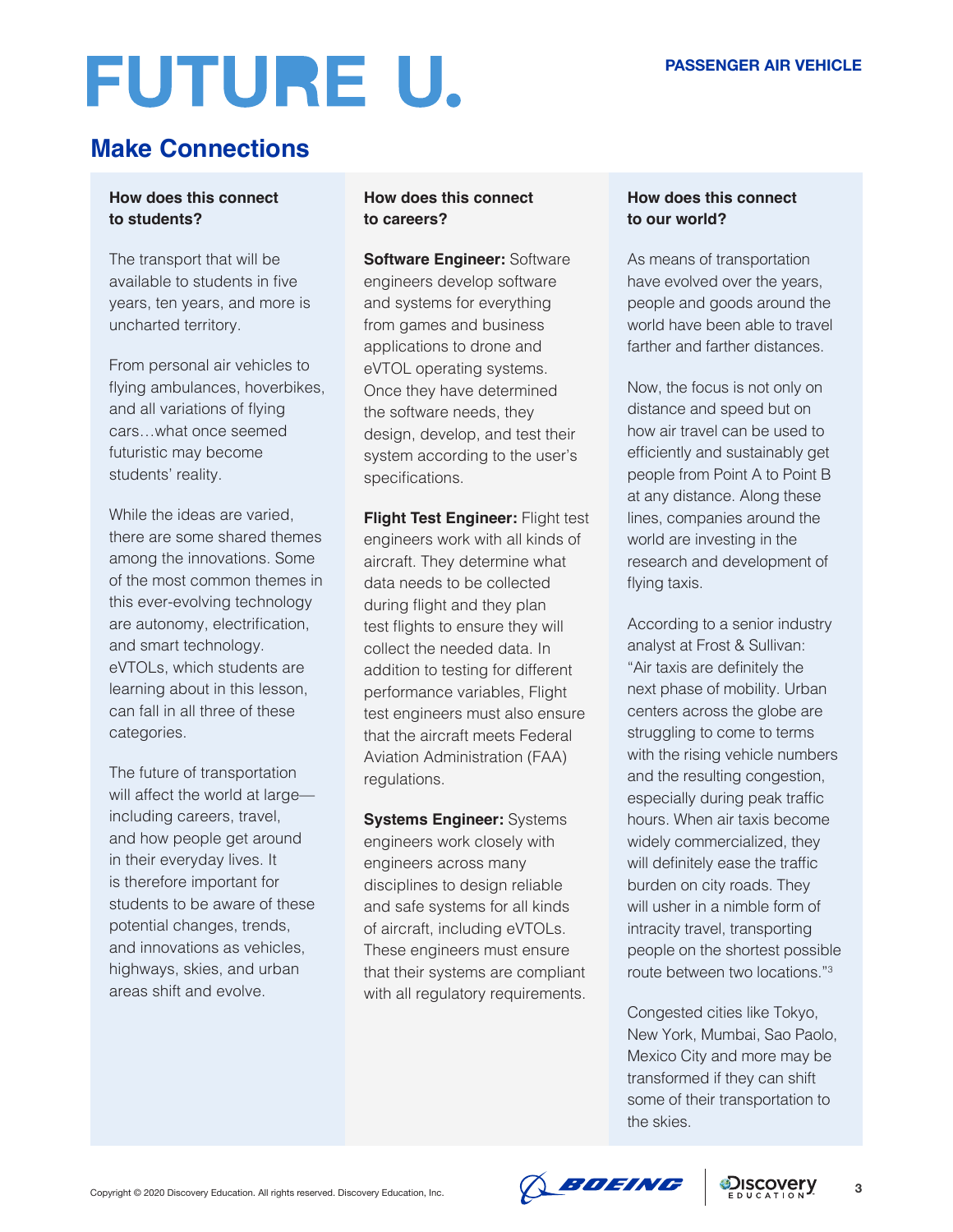### **PASSENGER AIR VEHICLE**



#### **Sources**

- 1 "Will New Hampshire's Landmark 'Flying Car' Bill Lay the Groundwork for Air Taxis?" Aviation Today. aviationtoday.com/2020/08/04/willnew-hampshires-landmark-flying-car-bill-lay-groundwork-air-taxis/.
- 2 "EASA and FAA eVTOL Standards: Two Approaches, One Objective". EVTOL.com. evtol.com/opinions/easa-faa-evtol-standards.
- 3 "The flying taxi market may be ready for takeoff, changing the travel experience forever." CNBC. https://www.cnbc.com/2020/03/06/theflying-taxi-market-is-ready-to-change-worldwide-travel.html.

## **Blueprint for Discovery**

#### **DAY 1**

**1.** Begin the class session with a game of Three Truths and a Lie. Tell the class that you are going to read them four statements—three of which are true and one of which is a lie. They will have to decide which one is *not* true.

Read through the following statements twice. The first time, encourage students to listen carefully. The second time, invite them to raise their hand when they believe the "lie" is read.

- Statement #1: It is now legal to own and drive roadable aircraft (otherwise known as flying cars) in at least one state.
- Statement #2: New Hampshire is the first state to allow flying cars.
- Statement #3: Requirements for driving a roadable aircraft include having a reqular driver's license and abiding by the Federal Aviation Administration's rules.
- Statement #4: All roadable aircraft must take off and land from a suitable airstrip, not a public roadway.
- Once students have cast their votes, share that it *is* true that New Hampshire recently passed a bill that makes it legal to own and drive flying cars! Toggle between some of the leading flying car brands (such as [Samson Sky](https://www.samsonsky.com/specs/) and [Terrafugia\)](https://terrafugia.com/) and explain that New Hampshire is currently the only state to allow such vehicles. In order to drive a flying car, you not only need to follow FAA standards, but you also need a valid pilot's license. You will also be required to take off and land from designated runways.
- Therefore, Statement #3: *Requirements for driving a roadable aircraft include having a regular driver's license and abiding by the Federal Aviation Administration's rules is the false statement!* Everything else is true.
- **2.** Move on and explain that you are visiting today to invite students onto a team at Boeing related to a similar topic area. Explain that Boeing has been working on an innovative vehicle called the Passenger Air Vehicle or PAV. While it has similarities to flying cars, it will also be very different. Boeing would like the students' help in spreading the word about these vehicles and their potential!
- **3.** Pull up **[aurora.aero/pav-evtol-passenger-air-vehicle](http://aurora.aero/pav-evtol-passenger-air-vehicle)** and introduce students to the PAV. Ask a student volunteer to read aloud all of the text above the webpage's video. Then scroll down to watch the video together. When the video is complete, call on another volunteer to read the text below the video.
- **4.** Then write the term "eVTOL" on the board. Explain that, as the video stated, the PAV is an eVTOL—or an electric vertical takeoff and landing vehicle. Though many people are using the term eVTOL and flying cars interchangeably, explain that they are actually very different. Whereas New Hampshire passed legislation to allow flying cars, they did not pass legislation that allows eVTOLs like the PAV.



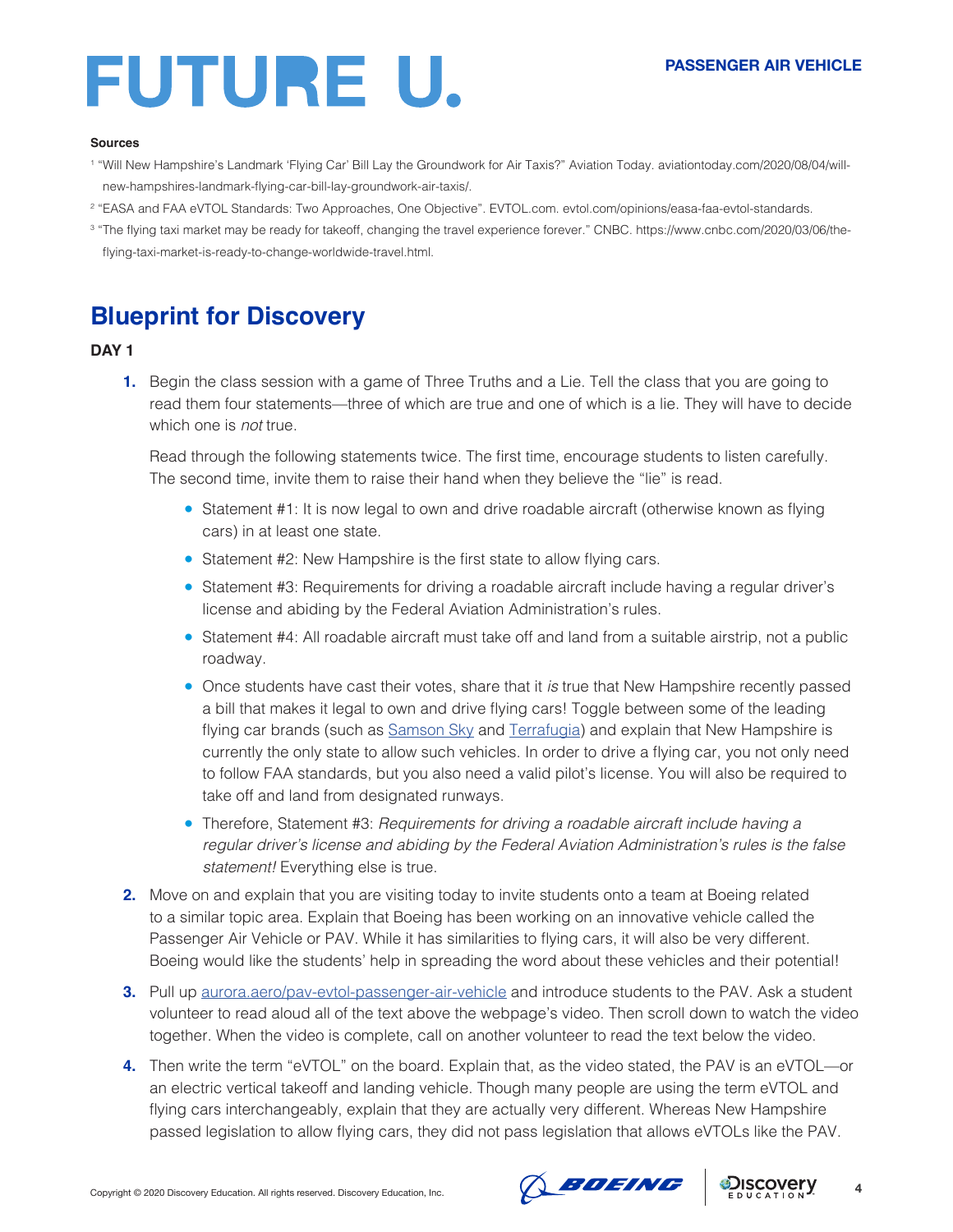#### **PASSENGER AIR VEHICLE**

## **FUTURE U.**

**5.** Pass out one copy of the *Aviation Today* article to each student. Ask students to turn to a nearby peer and read the article aloud together. Instruct them to stop reading after the four bullets that end with "realize their capabilities."

As they read, pairs should look for details that explain some of the key difference between flying cars and eVTOLs like the PAV. Instruct them to annotate (highlight or underline) the text for these details.

- **6.** Once about five minutes have passed, lead a quick discussion around the focus question. Be sure students understand that a couple of the biggest differences between eVTOLs and flying cars include:
	- eVTOLs will only fly; they will not drive on roads like regular cars. Flying cars will be able to do both.
	- eVTOLs are not designed for personal use. Flying cars are designed for personal use.
- **7.** Now that students understand the main differences between these two types of vehicles, explain that they are ready to begin research that will prepare them to spread the word about eVTOLs. Explain more specifically that students will be preparing for a presentation to their state government that compares and contrasts eVTOLs with other flight vehicles *and* highlights their benefits. In order to prepare students for the activity:
	- *Distribute Handout 1: Vehicle Research* to each student. Explain that this handout is designed to help students organize their research and record their notes.
	- Review the vehicles listed on the left side of the handout, as well as the websites provided. Explain that these are the vehicles that students are required to research. They should begin their research by using the websites provided.
	- Tell the class that they likely will not be able to find all of the answers on these websites; these are just starting points. For some of their answers, students may use their background knowledge (e.g. most students can probably already describe that airplanes need a runway to take off and land). For other answers, they may complete additional Internet research.
	- Divide students into pairs and place pairs together to form groups of four. Encourage one pair to begin their research from the top of the chart and one pair to begin their research from the bottom of the chart. They will then reconvene at the end of the class session and share their notes with each other.
	- Answer student questions as needed. Then deduct about 10 minutes from the end of the class session and explain pairs will have this much time to complete as much research as they can.
- **8.** When there are 10 minutes left in the class session, instruct pairs to join their group members and use the time remaining to share what they have learned. As pairs share, the other students in each group should take notes so their handout is complete by the end of the class session.
- **9.** As class wraps up, either collect the students' work or instruct them to keep it in a safe place until the following class session.

## **DAY 2**

- **1.** Begin class by welcoming students back to Boeing's eVTOL team. Explain that today is an important day: Later today, students will be presenting to their state government. In order to convince the government to allow eVTOLs in their state, students will introduce eVTOLs and the PAV, explain *how* vehicles like the PAV should be used, and *why* their usage would be beneficial.
- **2.** Distribute *Handout 2: Presentation Outline* (half sheet) to each student and review the presentation criteria. Further explain that:



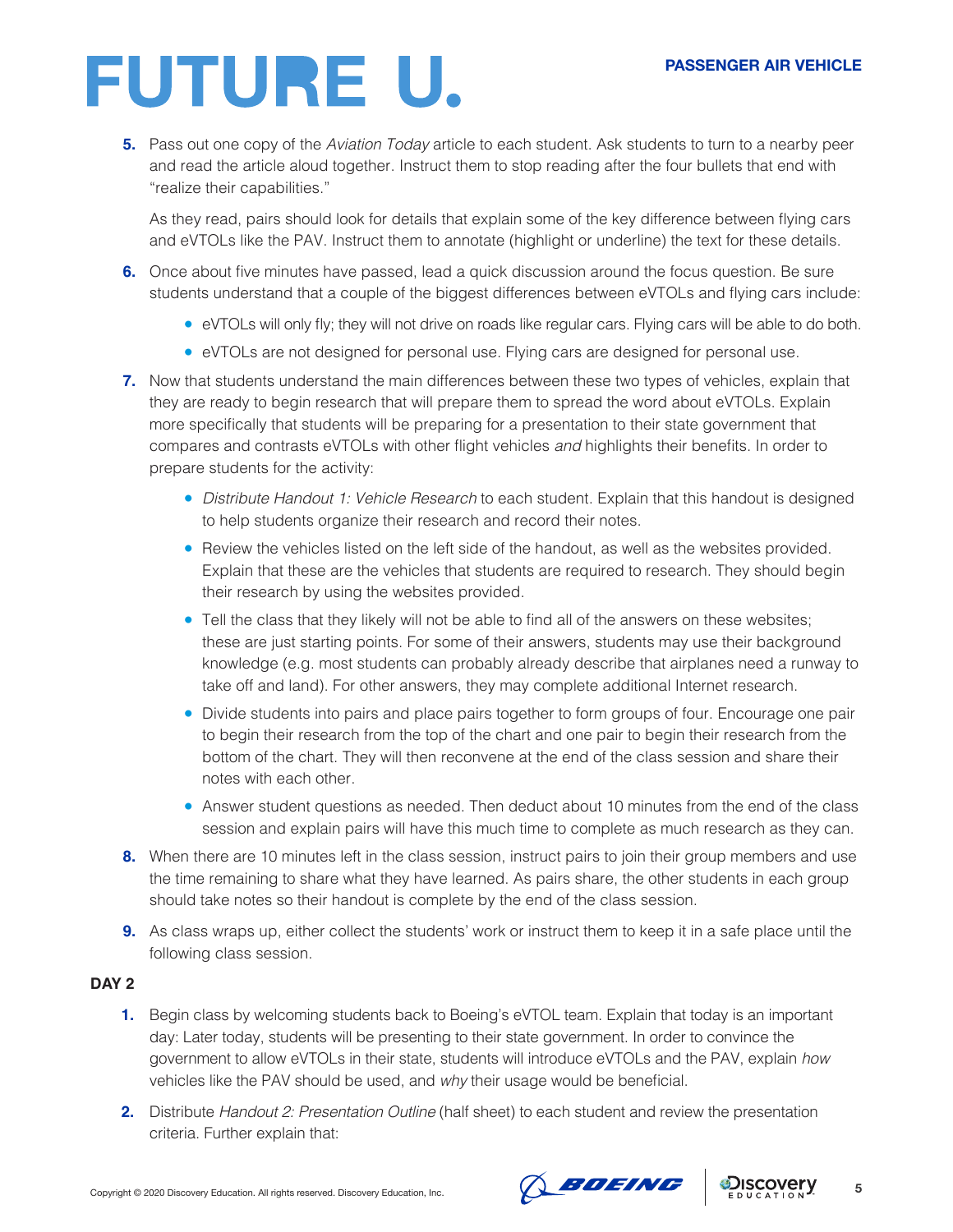- Students will work in their groups of four to prepare and present. Each student must speak during the presentation.
- Presentations should be concise and no more than two minutes long.
- As groups present, the rest of the class will pretend to be state government officials.
- Groups will have about 30 minutes to prepare and practice their presentations.

Once you have answered student questions as needed, encourage groups to begin.

- **3.** When 25 minutes have passed, give a five-minute warning. Once 30 minutes have passed, bring the class back together.
- **4.** Kick off the presentations by formally welcoming the class to the State Government's Committee Hearing on eVTOL Legislation. Thank students for joining as the government considers how to move forward with laws and regulations regarding electric vertical takeoff and landing vehicles designed for the public.

Reiterate that, as groups present, the rest of the students will pretend to be members of their state government. As such, they should be prepared to ask tough questions that challenge whether eVTOLs should be allowed for public use.

Explain that you will call on at least one group to ask a question at the end of each group's presentation, and everyone must be prepared.

- **5.** Then select a group to kick off the eVTOL presentations. Remind presenters that presentations should be kept to two minutes in length. Remind audience members to remain silent throughout the presentation and listen carefully for points or arguments that they may like to question.
- **6.** When the first presentation is complete, allow groups about 30 seconds to reconvene and brainstorm a question that challenges why eVTOLs should be allowed in their state. Randomly select at least one group to ask its question, and give the presenters a moment to respond. Then repeat steps 4 and 5 until every group has presented and every group has asked at least one question.
- **7.** When the presentations are complete, take a minute to recap the different ways that groups suggested eVTOLs be integrated into society. Then ask students to recount the main benefits and considerations that the presentations shared.
- **8.** Conclude by thanking the class for their hard work and convincing presentations. Explain that the government officials will take some time to review what they have heard today and arrive at a decision… but given the groups' presentations and the continuously evolving technology fueling eVTOLs, you believe the government is likely to move forward with legislation in their favor!

## **Extend**

Students can apply their research as they consider additional ways that eVTOLs could be used to help society, regardless of their intended use. Students can identify a need; explain how an eVTOL could help meet this need; and either explain how the eVTOL's design makes this possible or explain how the eVTOL would have to be redesigned to better meet this need.



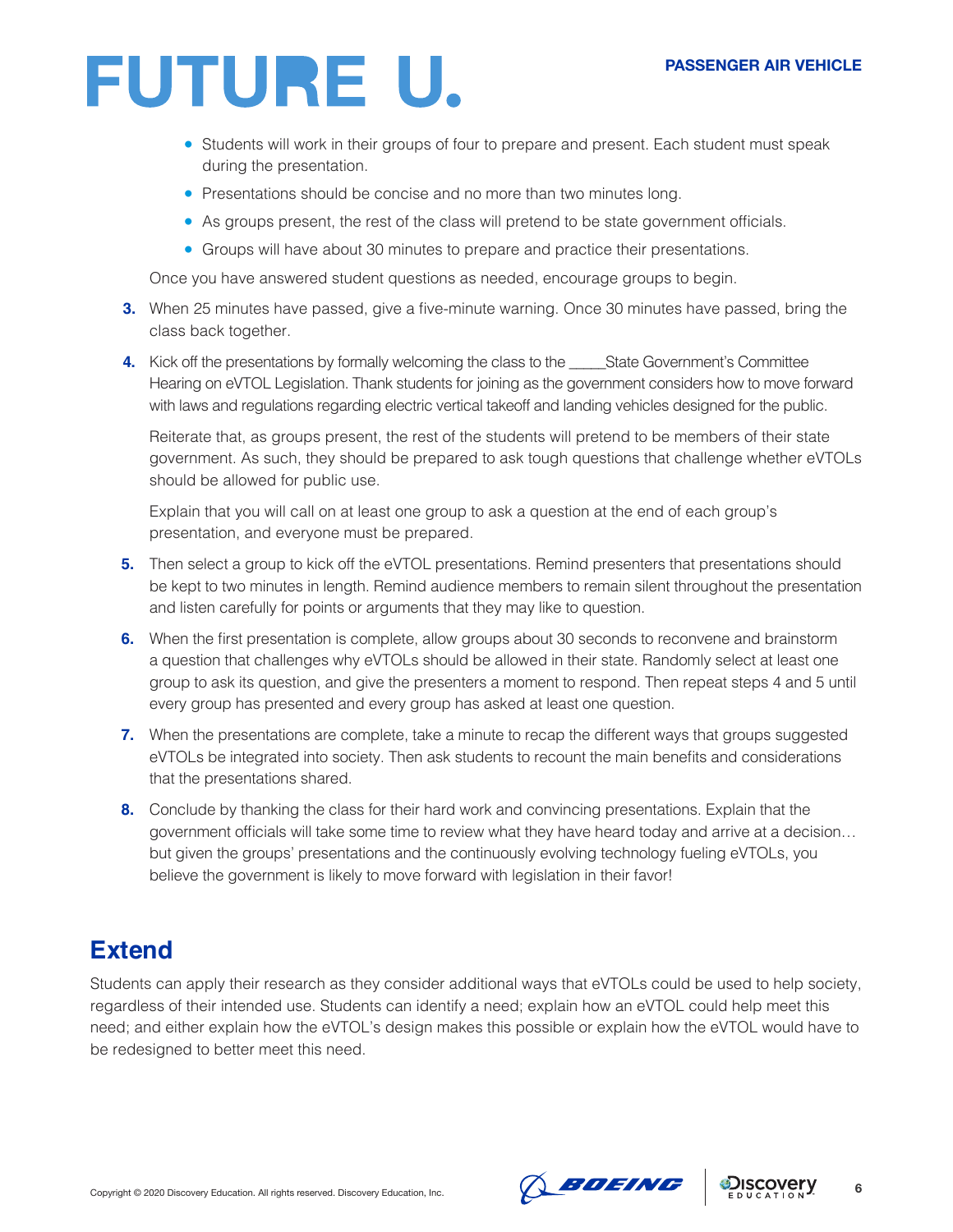## **National Standards**

### **Next Generation Science Standards**

Human Impacts

- Disciplinary Core Idea:
	- ESS3.C: Human Impacts on Earth Systems: Typically as human populations and per-capita consumption of natural resources increase, so do the negative impacts on Earth unless the activities and technologies involved are engineered otherwise. (MS-ESS3-3),(MS-ESS3-4)

## **ITEEA Standards for Technological Literacy**

Standard 1: Scope of Technology Inquiry. In order to comprehend the scope of technology, students in Grades 6-8 should learn that:

> ● F. New products and systems can be developed to solve problems or to help do things that could not be done without the help of technology.

Standard 4: The Cultural, Social, Economic, and Political Effects of Technology. In order to recognize the changes in society caused by the use of technology, students should learn that:

> ● G: Economic, political, and cultural issues are influenced by the development and use of technology.

### **Common Core State Standards for English Language Arts**

● CCSS.ELA-LITERACY.CCRA.SL.4: Present information, findings, and supporting evidence such that listeners can follow the line of reasoning and the organization, development, and style are appropriate to task, purpose, and audience.



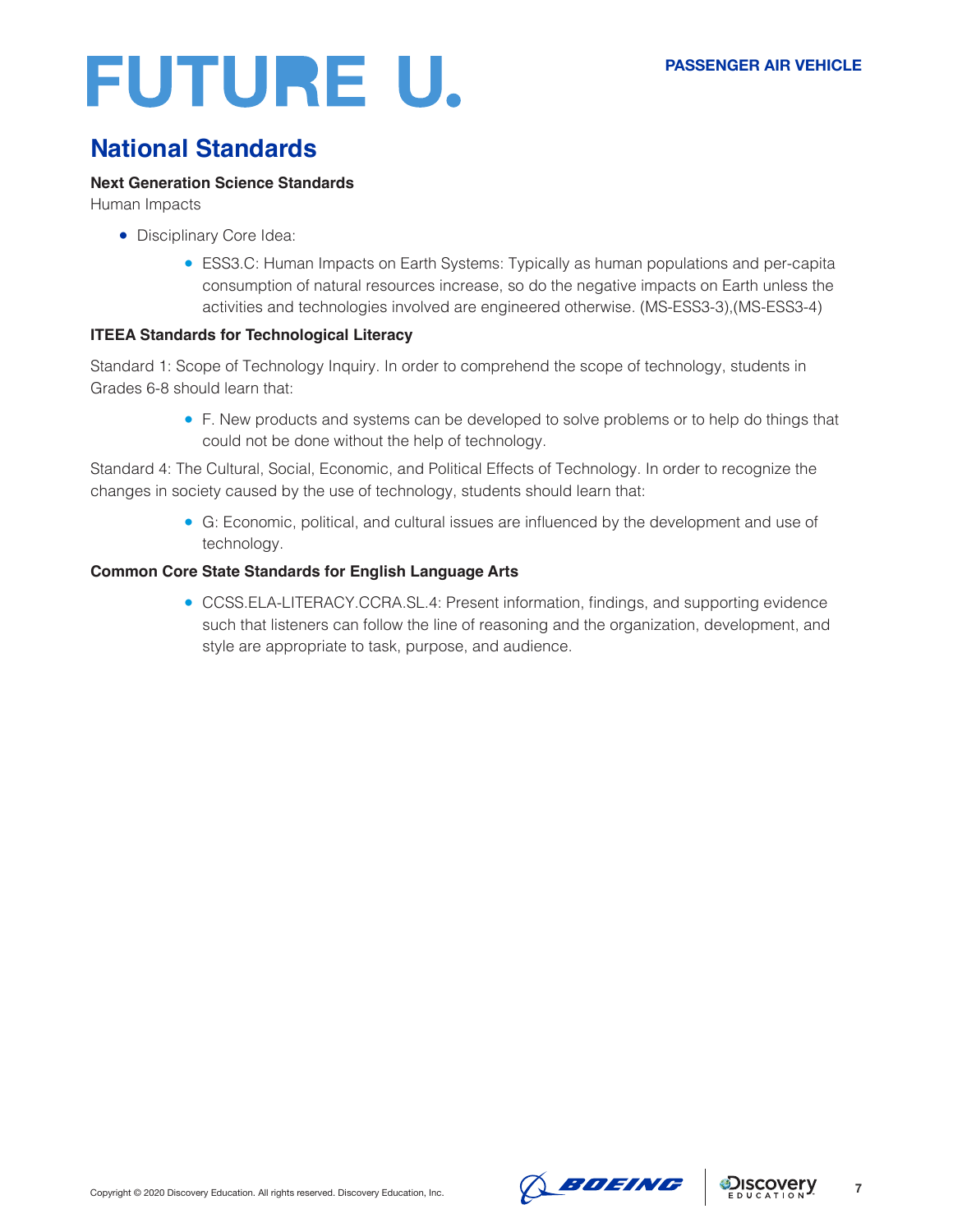| t       |
|---------|
| ¢<br>ı  |
| C       |
| C<br>17 |
|         |
| г       |
|         |
| ٥<br>נ  |
|         |
|         |
|         |
|         |
|         |
|         |
|         |

|                                                                                                           | itself? (If this is<br>and able to fly<br>not mentioned;<br>Is the vehicle<br>autonomous<br>assume no!) | this vehicle hold?<br>Up to how many<br>passengers can<br>Capacity:<br>Carrying | does the vehicle<br>Landing: How<br>Take-Off and<br>do this? | far can this vehicle<br>How high and how<br>Flight details:<br>fly? | Environmental<br>Effects or<br><b>Benefits</b> | characteristics<br>distinguishing<br>Other key<br>facts and |
|-----------------------------------------------------------------------------------------------------------|---------------------------------------------------------------------------------------------------------|---------------------------------------------------------------------------------|--------------------------------------------------------------|---------------------------------------------------------------------|------------------------------------------------|-------------------------------------------------------------|
| Boeing's PAV (eVTOL)<br>tinyurl.com/y6cg47gb<br>tinyurl.com/y576jy6c<br>tinyurl.com/ydbjrc5a<br>Research: |                                                                                                         |                                                                                 |                                                              |                                                                     |                                                |                                                             |
| tinyurl.com/y692cz9g<br>Flying Cars<br>Research:                                                          |                                                                                                         |                                                                                 |                                                              |                                                                     |                                                |                                                             |
| tinyurl.com/z2f22wg<br><b>Helicopters</b><br>Research:                                                    |                                                                                                         |                                                                                 |                                                              |                                                                     |                                                |                                                             |
| tinyurl.com/y5efndao<br>tinyurl.com/y2j9zref<br>Research:<br>Airplanes                                    |                                                                                                         |                                                                                 |                                                              |                                                                     |                                                |                                                             |

 $\infty$